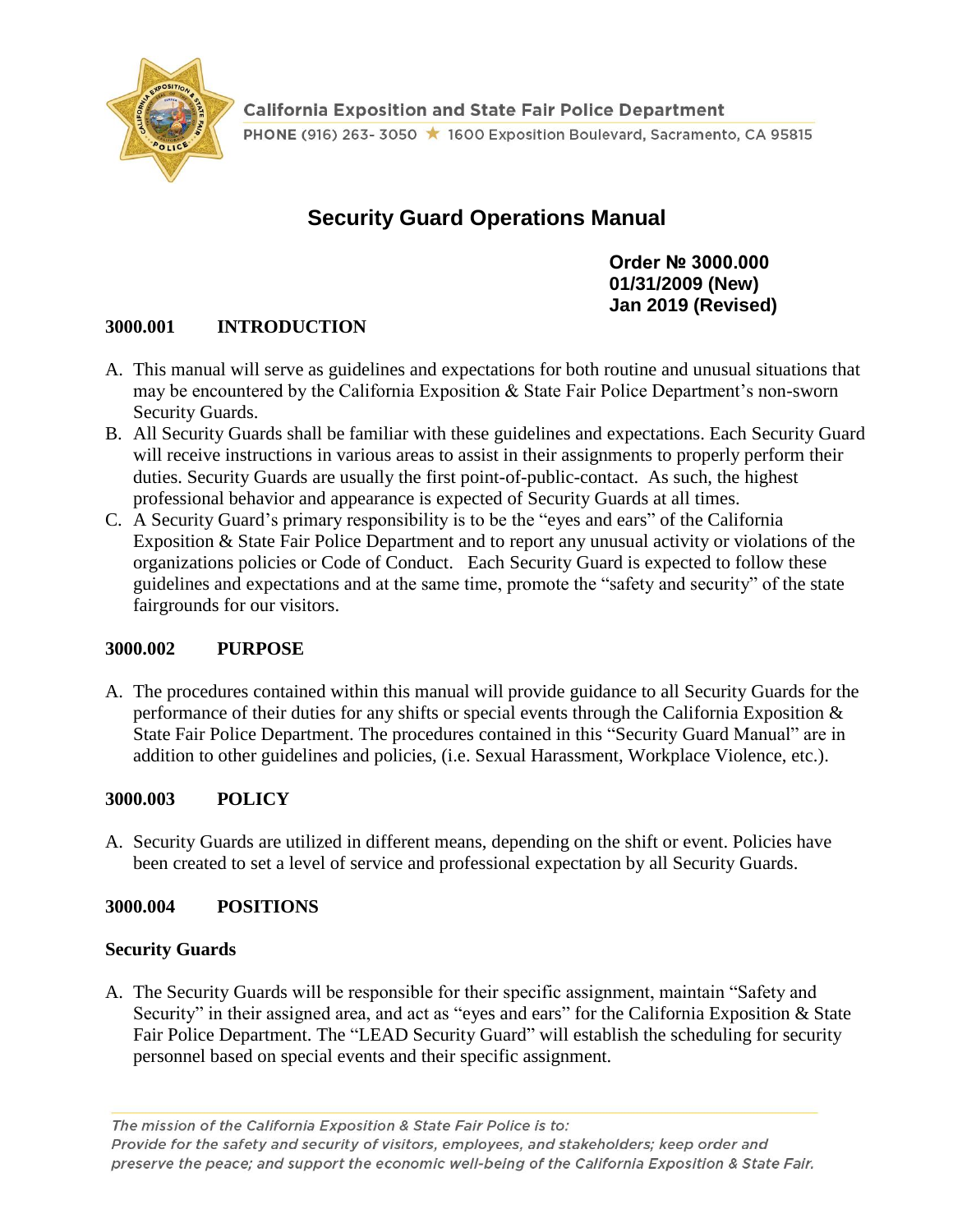# **LEAD Security Guard**

- A. The LEAD Security Guard is responsible for:
- 1. Providing direction to other Security Guards
- 2. Assisting with scheduling individual assignments at each event
- 3. Insuring Security Guards are adhering to expectations of the respective assignment(s)
- 4. Insuring all guards receive their allotted breaks and rest periods pursuant to California law
- 5. Being the liaison between the Security Guards and the Police Officer(s) assigned to an event
- 6. Insuring all required equipment (tents, heaters, barricades, signage, etc.) is in place as needed
- B. The LEAD Security Guard will oversee the scheduling of all Security Guards. This includes complying with the staffing levels set by the Chief of Police, obtaining any updated information from the Event Coordinator(s), creating shift "templates", scheduling/filling the required shifts, contacting Security Guards to fill for unplanned absences and keeping accurate records of the security schedules. The LEAD Security Guard may have assistance from other sworn members of the Police Department.
- C. When scheduled for a special event, the LEAD Security Guard is the first contact for all police department Security Guards for normal work-related questions or issues. The LEAD Security Guard may issue information pertaining to a shift and any policy or procedural changes.
- D. In the absence of the LEAD Security Guard, all Security Guards are under the functional authority of the Mobile-1 Police Officer or any other on-duty police officer. Security Guards shall accept direction, either in person or by police radio, from any Police Officer or the LEAD Security Guard.

# **Chain of Command:**

- A. The Chain of Command is necessary and allows for the timely reporting and notification of incidents and allows an efficient manner to handle issues that may arise during the planning of or actual events where Security Guards are assigned. The Chain of Command for Security Guards is:
- 1. **LEAD Security Guard**: When a Lead Security Guard is on-duty and available, a Security Guard will report any issues to the Lead Security Guard. The LEAD Security Guard is responsible to make proper notification thru the Cal Expo PD Chain-of-Command.
- 2. **Police Officer**: When a Police Officer is assigned at the same location with Security Guards, the Security Guard should notify the nearest Police Officer for assistance. The Police Officer may temporarily redirect any Security Guard for assistance as needed.
- 3. If an emergency incident is observed, the Security Guard shall notify the LEAD Security Guard, Mobile Patrol Officer or any sworn officer on-duty immediately. If practical, any security Guard observing an emergency situation should also broadcast any relevant information over the police radio and request response by Police Officers, Fire Department, Emergency Medical Services, etc.
- 4. In any instance involving a scheduling conflict, Security Guards should notify the LEAD Security Guard of the issue.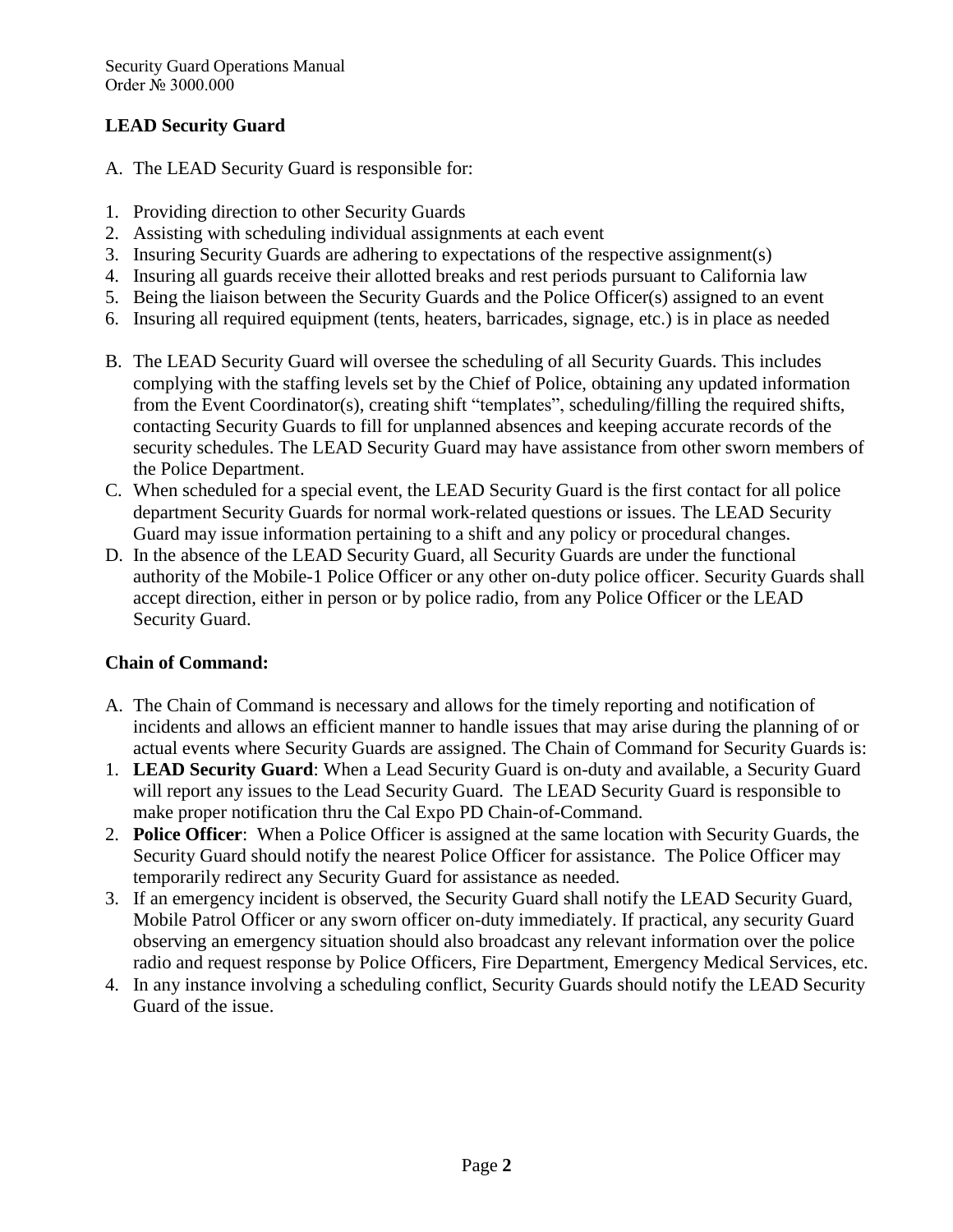### **Shifts / Events Terms:**

- A. Shifts are generally described as a permanent or regular shift assignment or schedule, i.e. "Security Guard assigned to Gate-12."
- B. Special Event shifts are generally described as a temporary shift or schedule set for a specific event, e.g. Hmong New Year.
- C. Relief or Fill-in is generally described as a temporary shift or schedule to replace a regularly scheduled security person who otherwise experiences an unplanned absence.

# **Available Assignments**

- A. All available shift assignments will first be announced via a "group email" to the Permanent Intermittent Security Guards, then via a "group email" to the Seasonal (T-Shift) Security Guards.
- B. It is the responsibility of each Security Guard to communicate their availability in a timely manner to the LEAD Security Guard. It is also the responsibility of each Security Guard to provide their current contact information to the police department. When they are given an assigned shift, it is the responsibility of each Security Guard to record and respond to their scheduled shift(s).
- C. It is the responsibility of each Security Guard to notify the on-duty Security Guard at Gate-12 when they become aware of a scheduling conflict or need to call-off from a scheduled event. The on-duty Security Guard at Gate-12 will document all unplanned absences and notify the LEAD Security Guard. In the absence of an on-duty LEAD Security Guard, the on-duty Security Guard at Gate-12 will make arrangements to fill the vacant shift(s).
- *D. Security Guards who are assigned shifts and need to cancel shall not arrange for another Security Guard to replace them for that scheduled shift.*
- E. Security Guards will be notified of the event name, the dates scheduled, and the start and end times s
- F. It is the responsibility of each Security Guard to notify the LEAD Security Guard if they have been mistakenly scheduled to work more than forty (40) hours per work week, which would result in overtime. The State of California work calendar is Sunday through Saturday.

# **Reporting for Shift**

- A. Upon reporting to work, all Security Guards will check in with the on-duty Security Guard at Gate-12. The on-duty Security Guard at Gate-12 may advise of a briefing location, (e.g. lower police station or Administration Office or Board Room).
- B. All Security Guards will sign in on the log maintained at Gate-12. Security Guards shall not sign out until their shift has ended for their shift assignment or until released by a Police Supervisor, or when relieved by the next Security Guard coming on-duty for their assignment.
- C. All Security Guards **shall not sign in OR sign out** for other Security Guard(s) at any time.
- D. All Security Guards assigned any shift or schedule, will report to their assignment location or to the briefing area **at the assigned time** and prepared, in full uniform, with associated equipment (police radio, etc.).
- E. All Security Guards will confirm their presence during roll call and take notes of any issues or special instructions concerning their specific assignment. All Security Guards receiving instructions on their assignment(s) for the event or schedule will carry the instructions out.
- F. When appropriate, Security Guards will be assigned a portable two-way police radio for the special event. Security Guards will test and ensure their police radio is functional.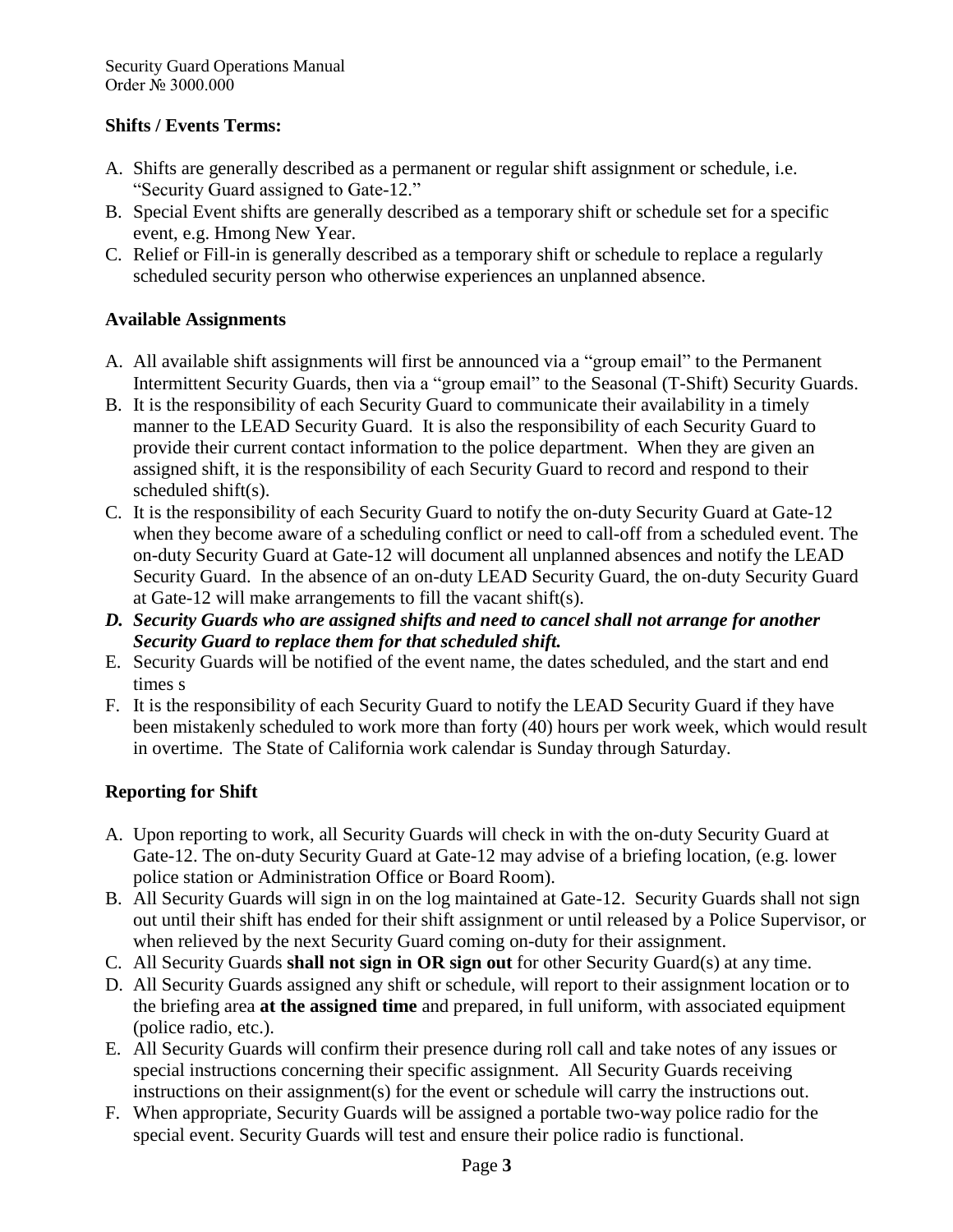- G. Security Guards are responsible for the safety and security of all issued property.
- H. Security Guards are not allowed to carry or possess any items not authorized by the Chief of Police for use as a police department Security Guard, such as tasers, batons, impact weapons, etc. Security Guards are prohibited from possessing firearms or weapons of any kind while on-duty or on state fairgrounds property. Security Guards may carry a key ring, flashlight, flashlight holder, and police radio (as issued) and a police radio carrier.
- I. Security Guards are personally responsible for returning any equipment assigned to them at the end of their shift.

# **3000.005 OPERATIONS**

# **General Rules**

- A. Acceptance of employment signifies an employee's willingness to comply with all rules, regulations and requirements of the police department and to perform each assignment professionally.
- B. Security Guards are required to know, understand, and stay informed of all rules and be fully aware of the California Exposition and State Fair's Code of Conduct.
- C. In addition to these rules and regulations, special instructions will be issued periodically…. either verbally or written in the form of memos, emails, bulletins or special event shift briefings.
- D. If there are questions regarding the meaning of a rule, special order or instruction, Security Guards must obtain proper interpretation from the police department LEAD Security Guard or Police Supervisor.
- E. Security Guards will radio their start of shift to the on-duty dispatcher, who will note any tardiness.
- F. When reporting for work, Security Guards shall check in with the on-duty Security Guard at Gate-12 and review the Event Sheet for specific instructions. If a briefing has been scheduled for personnel, the Security Guards must report in enough time to be present for the briefing.
- G. Security Guards having reported for duty must not leave their assigned post without permission from the LEAD Security Guard, Police Officer-In-Charge or from the on-duty dispatcher. Abandoning the event or state fairgrounds property for personal errands, lunch, breaks, etc., without permission, is strictly prohibited.
- H. Security Guards must report for duty properly equipped and in appropriate uniform. Unapproved items such as sandals, unapproved weapons, non-approved uniform items, etc., are prohibited.
- I. Security Guards will present a neat and well-groomed professional appearance at all times. Good personal hygiene habits are mandatory.
- J. Security Guards will be prepared for the shift, having any necessary paperwork, notebooks, logs, etc. for use.
- K. Security Guards are not allowed to exchange work assignments or alter assigned work hours without permission from the LEAD Security Guard.
- L. Security Guards will conduct themselves professionally and not disgrace the California Exposition & State Fair Police Department.
- M. Security Guards are prohibited from sleeping or assuming the appearance of sleeping while onduty. Security Guards shall remain alert at all times.
- N. Security Guards will refrain from unnecessary conversations with Event Staff, non-police department personnel, or the members of the public as it pertains to the operation of the event.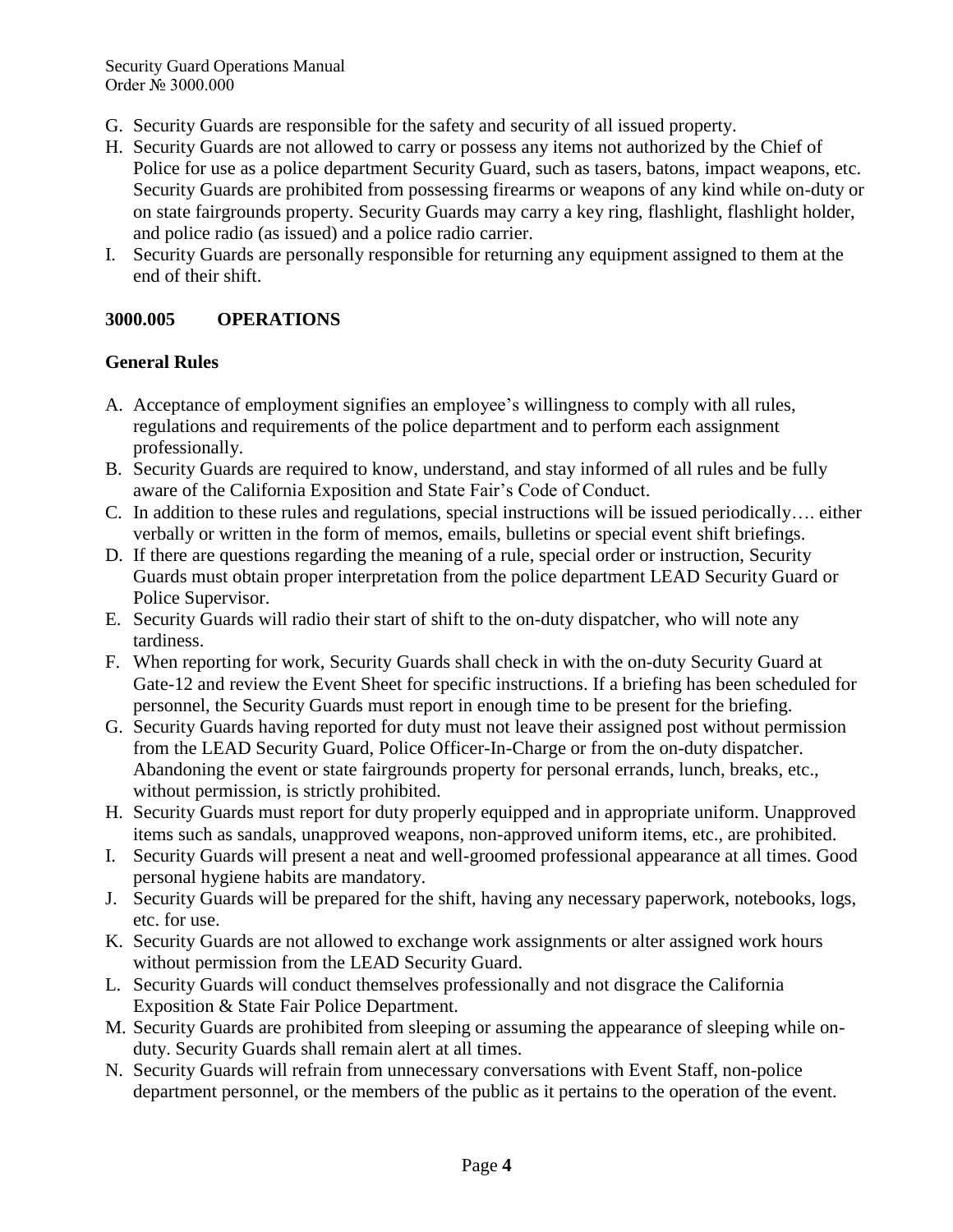O. Under no circumstances shall any Security Guard accept gratuities from a Cal Expo employee or patron of an event on state fairgrounds property. Unauthorized acceptance of gratuities is grounds for discipline which may lead to termination.

### **3000.006 TRAINING**

A. All Security Guards will be trained by police department personnel in the following areas:

- 1. Uniform Standards
- 2. Police Department's Policies, Procedures and Regulations
- 3. Scope of Authority
- 4. Report Writing
- 5. Proper Radio Communications
- 6. Gate-12 Operations
- 7. California Expositions and State Fair's Code of Conduct

# **3000.007 USE OF EMERGENCY FIRST AID TECHNIQUES**

A. Upon identification of the need for first aid services, the Security Guard shall immediately make notification by radio for assistance.

### **3000.008 UNIFORMS AND EQUIPMENT**

- A. The police department's Security Guard uniform will consist of:
- 1. Slate gray-colored shirt (long or short sleeved) that is provided by Cal Expo for Seasonal Security Guards (aka: "T-shirt Security")
- 2. Grey CAL EXPO Uniform shirt with Security shoulder patch, (two (2) per shirt worn on the upper sleeves) for PI Security Guards (aka: "P.I. Security Guards)
- 3. Navy blue or black uniform pants
- 4. Black-colored leather pant belt.
- 5. Appropriate colored (preferably black) footwear that is appropriate for the weather conditions
- B. While working at events and when appropriate, the police department will assign a police radio to each Security Guard as needed.
- C. The Security Guard is responsible for proper maintenance and care of their uniform and equipment. All issued equipment must be returned to the police department in good repair upon the end of their assignment.

# **3000.009 SCOPE OF AUTHORITY**

A. Security Guards are non-sworn, civilian personnel. The Security Guards' authority is the same as citizens and they are considered the "eyes and ears" for the California Exposition & State Fair Police Department.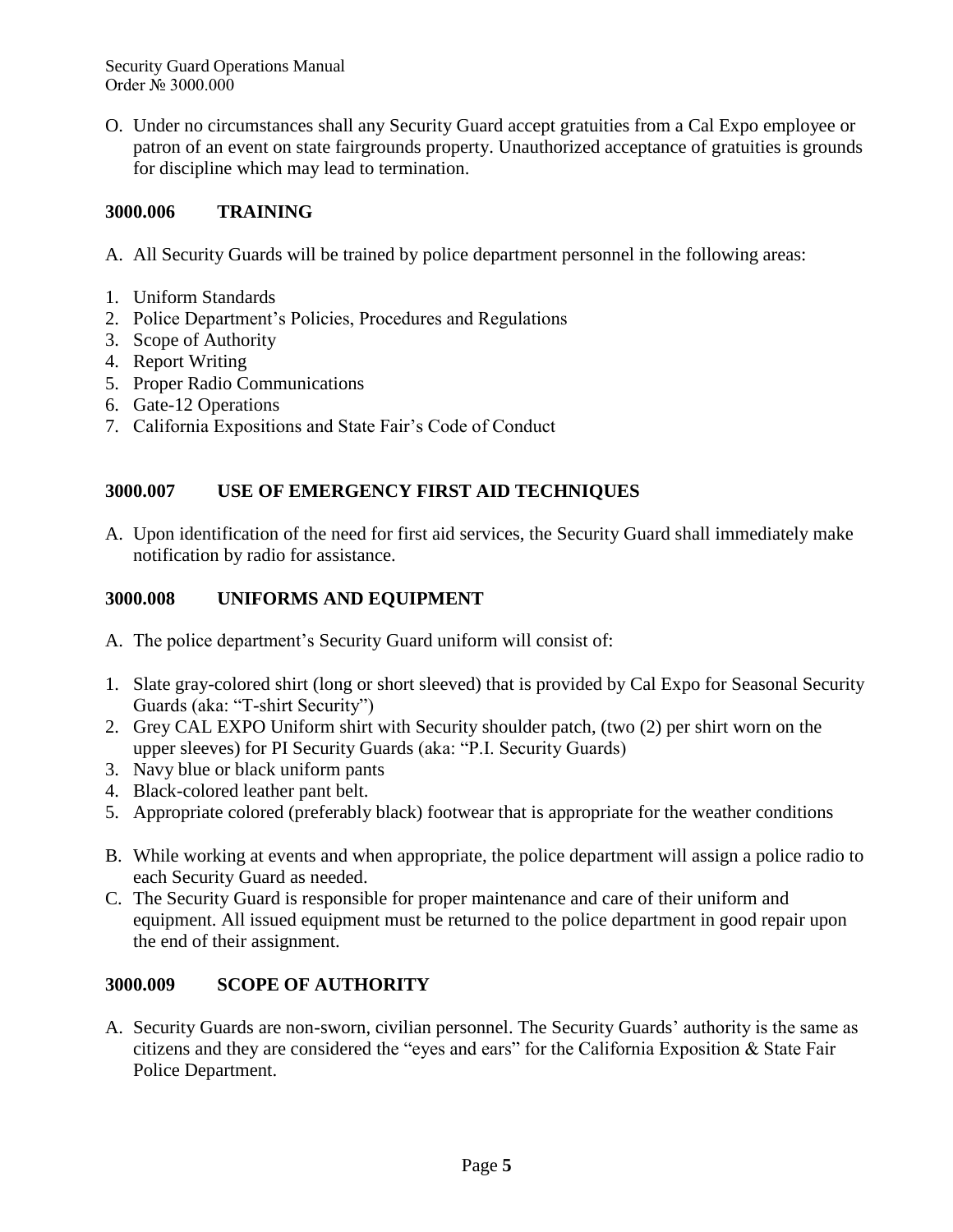B. Security Guards are prohibited from taking anyone into custody. Instead, the Security Guard will maintain visual contact of the subject or incident, provide the police with radio updates and descriptions, and guide California Exposition & State Fair Police Officers to respond to the situation. The Security Guard may be directed to supply a written statement to support the facts of the police action.

### **3000.010 GATE-12 OPERATING PROCEDURES**

- A. The Security Guard at Gate-12 is an important position at state fairgrounds and is often the ambassador to everyone entering the state fairgrounds property. Those Security Guards assigned to Gate-12 are a vital link to the Police and all CAL EXPO staff for any incidents, notifications, communications, etc.
- B. The Security Guard at Gate-12 is responsible for:
- 1. Monitoring the entry and exit of all persons to / from state fairgrounds property including all incoming vehicles, bicycles, pedestrians and other traffic;
- 2. Verify identity of and proper license of anyone entering the facility
- 3. Monitor radio traffic and communicate through the police radio, cellular direct, and telephones;
- 4. reports incidents for handling by the police or state fair staff including the reporting of alarms or other police emergencies;
- 5. makes notifications to appropriate state fair members;
- 6. monitors multiple video surveillance cameras; answers the telephones
- 7. Contact outside emergency personnel such as Fire Department, Ambulance or allied agencies as requested by any member of Cal Expo PD
- 8. Compile a COMPLETE and DETAILED log of activity and relevant information that occurs during each respective shift.
- 9. Take appropriate informational messages.
- 10. Documenting and properly reporting any "call offs", failures to show or other incidents involving any Security Guard or Police Officer
- C. The Security Guard at Gate-12 will be on time to their assigned shift in appropriate uniform.
- D. The Security Guard at Gate-12 ending their daily shift will provide a verbal update to the oncoming Security Guard at Gate-12 as to the events that have occurred.
- E. The Security Guard at Gate-12 ending their daily shift will finalize all paperwork / logs and submit them for the Police Office staff.
- F. The Security Guard at Gate-12 beginning their shift will initiate a Daily Gate-12 Activity Log and other applicable logs for use during the shift and conduct an inventory of equipment at Gate-12. During their shift, they are responsible for ensuring the Report Log and other logs, manuals or binders are maintained in good order and repair, and ensure that any materials such as logs, memorandums, responses, reports, messages, etc. are forwarded to the Police Office in a timely manner.
- G. All Security Guards must maintain accurate logs and ensure that the activity logs contain all information pertinent to that shift including any incidents occurring during their shift.
- H. The Security Guard at Gate-12 will greet each incoming person on foot or in a vehicle, confirm their identities / licenses, log unlicensed / unannounced visitors into the Visitors Log, and keep track of ongoing activities within and around the state fairgrounds property by monitoring the video monitors as time permits.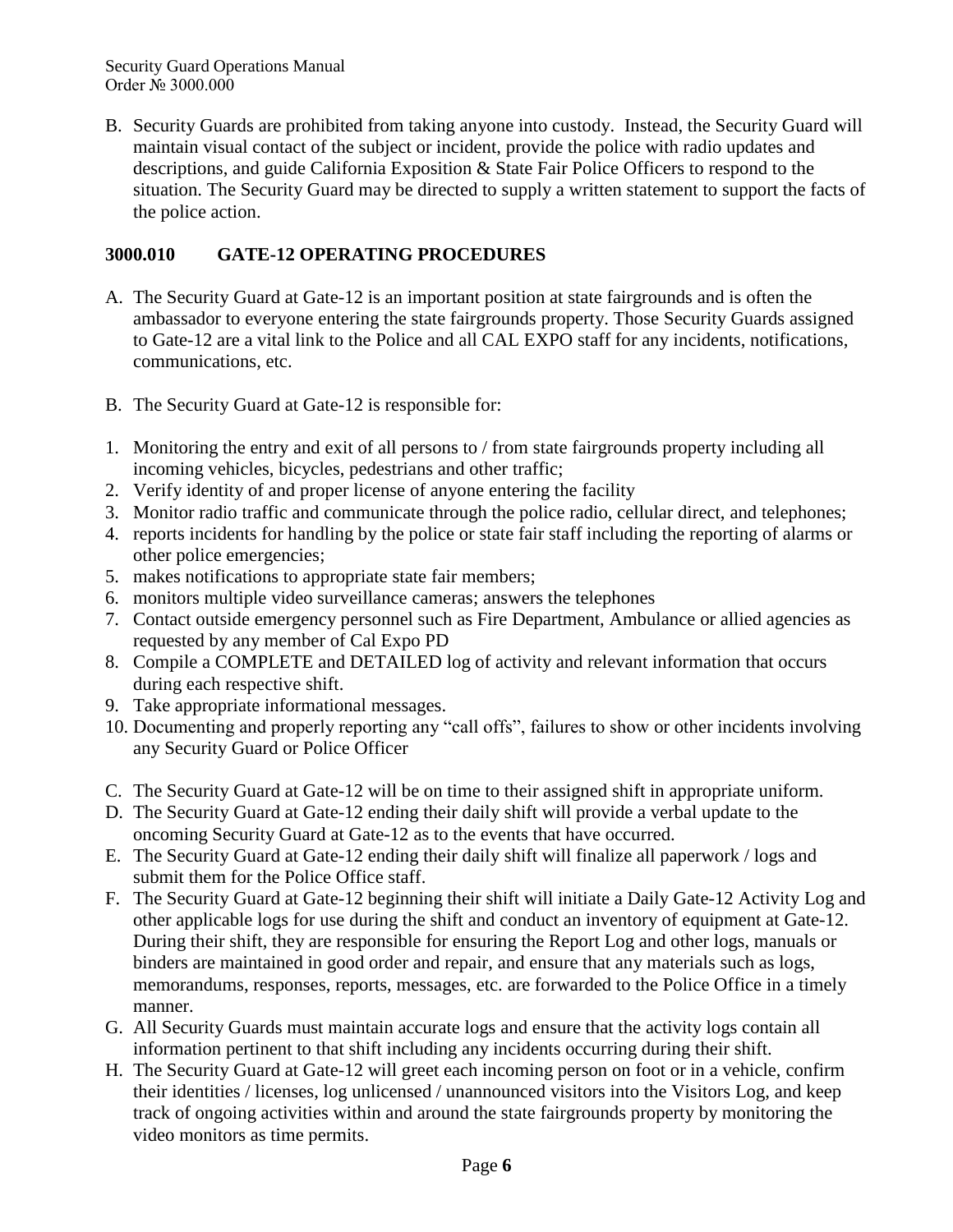- I. During inspections of incoming vehicles, the Security Guard at Gate-12 will conduct a visual inspection of the interior of the vehicle and attempt to identify any unusual occurrences or persons without identification or permission to enter the state fairgrounds property.
- J. The Security Guard at Gate-12 will attempt to positively identify any guests attempting to enter without being on the guest list and enter that information on the guest / visitor log.
- K. At any time, the Security Guard at Gate-12 may call upon the on-duty Mobile Police Officer for assistance or enforcement action.
- L. The Security Guard at Gate-12 will ensure that oncoming event Security Guards sign-in and out of the daily Security Guard (event) roster.
- M. The Security Guard at Gate-12 will issue a police radio to the oncoming event Security Guards and update the radio inventory log.
- N. The Security Guard at Gate-12 will update the Schedule Change form regarding any Security Guards reporting late to shift, calling off shift, etc.
- O. The Security Guard at Gate-12 will notify the LEAD Security Guard as soon as possible for notification of any Security Guard shift call-off and will be responsible for attempting to fill or supplement any shifts as assigned by the LEAD Security Guard or any Police Officer.
- P. The Security Guard at Gate-12 will keep the Police Report Log book up-to-date (including the individual boxes within the log report area) to include the type of incident, the victim name, a suspect name, the date of incident, the officer the case number was assigned to, etc. The Security Guard will also ensure that all information noted is legible.
- Q. The Security Guard at Gate-12 will notify the on-duty Mobile Police Officer, or applicable Police Officer, of any incident occurring on or immediately around the state fairgrounds property. Examples are accidents, injuries, fire, medical, etc.
- R. The Security Guard at Gate-12 will make prompt notification to outside agencies during a reported emergency, (e.g. medical – call 911 immediately, etc.).
- S. It is important that the Security Guard at Gate-12 maintain a professional demeanor at all times with all persons.
- T. Police related calls-for-service will be broadcasted over the police radio channel to ensure that all available police officers are aware of an active situation allowing a proper response.
- **U.** The Security Guard at Gate-12 will give **priority to monitoring the police radio and communications with police staff at all times.**
- V. The Security Guard at Gate-12 will always maintain a professional demeanor while communicating over the police radio.
- W. The Security Guard at Gate-12 shall familiarize themselves with the telephone directory for police officers and outside agencies.
- X. The Security Guard at Gate-12 may have additional duties assigned.

# **3000.011 PUBLIC INFORMATION AND ASSISTANCE**

- A. Another role of the Security Guards is to provide information and assistance to the public upon request or as needed with regard to:
- 1. Directions to areas within the state fairgrounds property.
- 2. Directions to areas outside of state fairgrounds property.
- 3. California Exposition and State Fair's Rules, Regulations and Code of Conduct.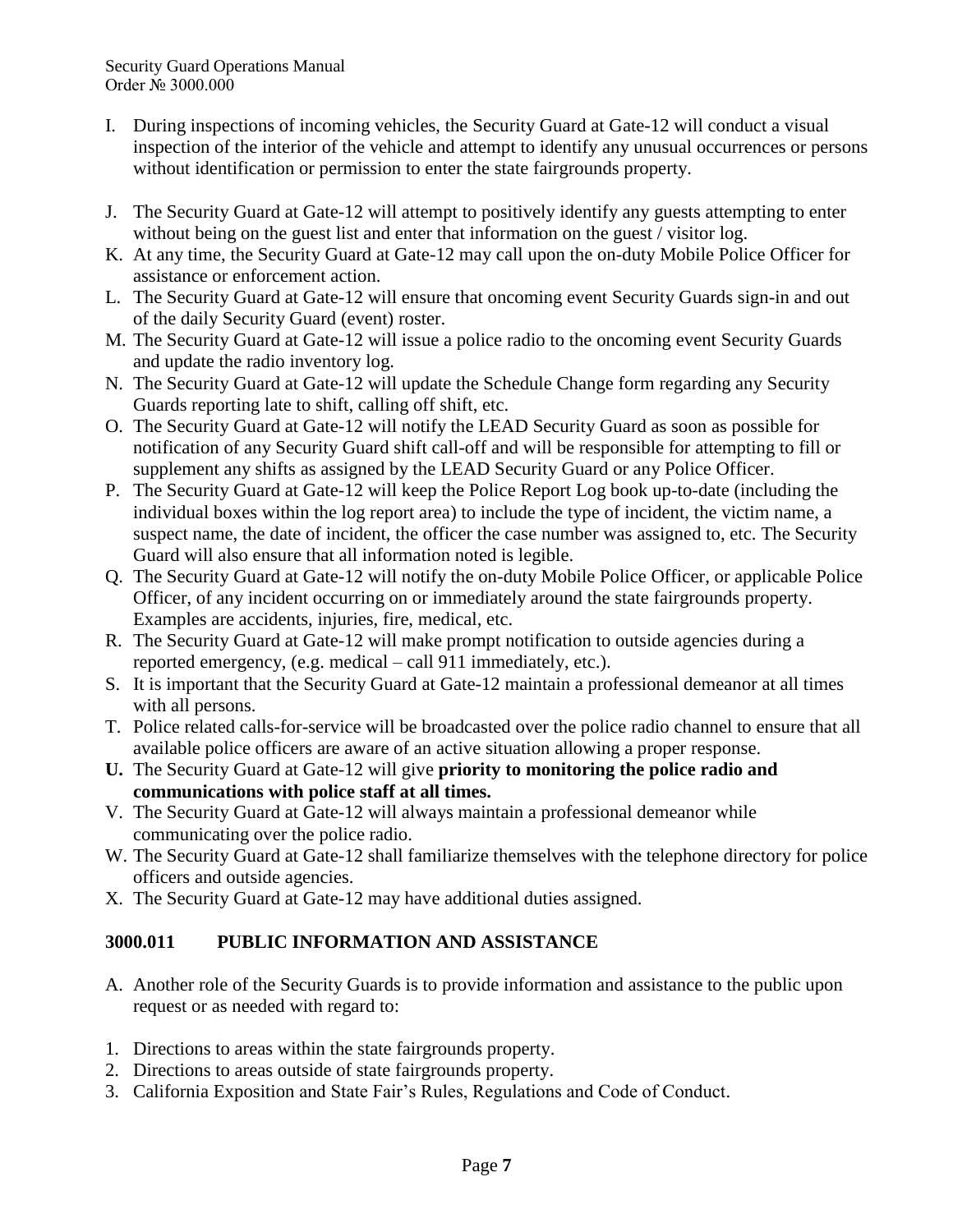#### **3000.012 GENERAL PROCEDURES**

- A. The main purpose of the police department's Security Guards is to provide "Safety and Security" to all visitors on state fairgrounds property.
- B. A Security Guard should politely explain the rules, regulations, and Code of Conduct as it applies to access to the state fairgrounds property.
- C. If the person does not have proper identification or credentials, the Gate-12 (or other Security Guard) should request the person(s) to remain present and notify the on-duty Mobile Police Officer or Officer-in-Charge to handle. For example, if someone at Gate-12 is attempting to enter without proper identification or credentials, this person should be requested to park to the side so as to not obstruct other incoming traffic while the on-duty Mobile Police Officer responds to handle.

#### **3000.013 ASSESSING PROBLEM SITUATIONS**

- A. All Security Guards' (at Gate-12 or assigned to a special event) personal safety is always the police department's first priority. Security Guards should not hesitate to request assistance as needed.
- B. Security Guards should recognize that on occasion, contacts with citizens can deteriorate into a potential hostile confrontation. The Security Guard must remain calm and mentally note a good description of the subject. Use discretion when making notification for assistance, remain calm, and provide a good location for responding police officers to locate you. It is acceptable for a Security Guard to retreat from the hostile subject, but an effort should be made to keep visual contact of the subject or situation.
- C. Security Guards frequently recognize and contact repeat violators who are uncooperative. Evaluating the circumstances beforehand may avoid a physical confrontation or incurring an injury. Security Guards must always consider the possibility of an injury to themselves, their partners and the public.

# **3000.014 PROVIDING DESCRIPTION OF SUBJECTS**

- A. Whenever the description of a subject is provided, the information must be given in the sequence that is established.
- B. If names are being transmitted, use of the phonetic alphabet  $(A = Adam, B = Boy, C = Charles)$ should be limited. Those names that use common spelling should be stated verbally using clear pronunciation. For names that have an unusual pronunciation, or if radio reception is inadequate, the phonetic system should be utilized.

# **3000.015 PHONETIC ALPHABET:**

- $A = Adam$
- $B = Boy$
- $C = Charles$
- $D = David$
- $E =$ Edward
- $F =$ Frank
- $G = George$
- $H =$  Henry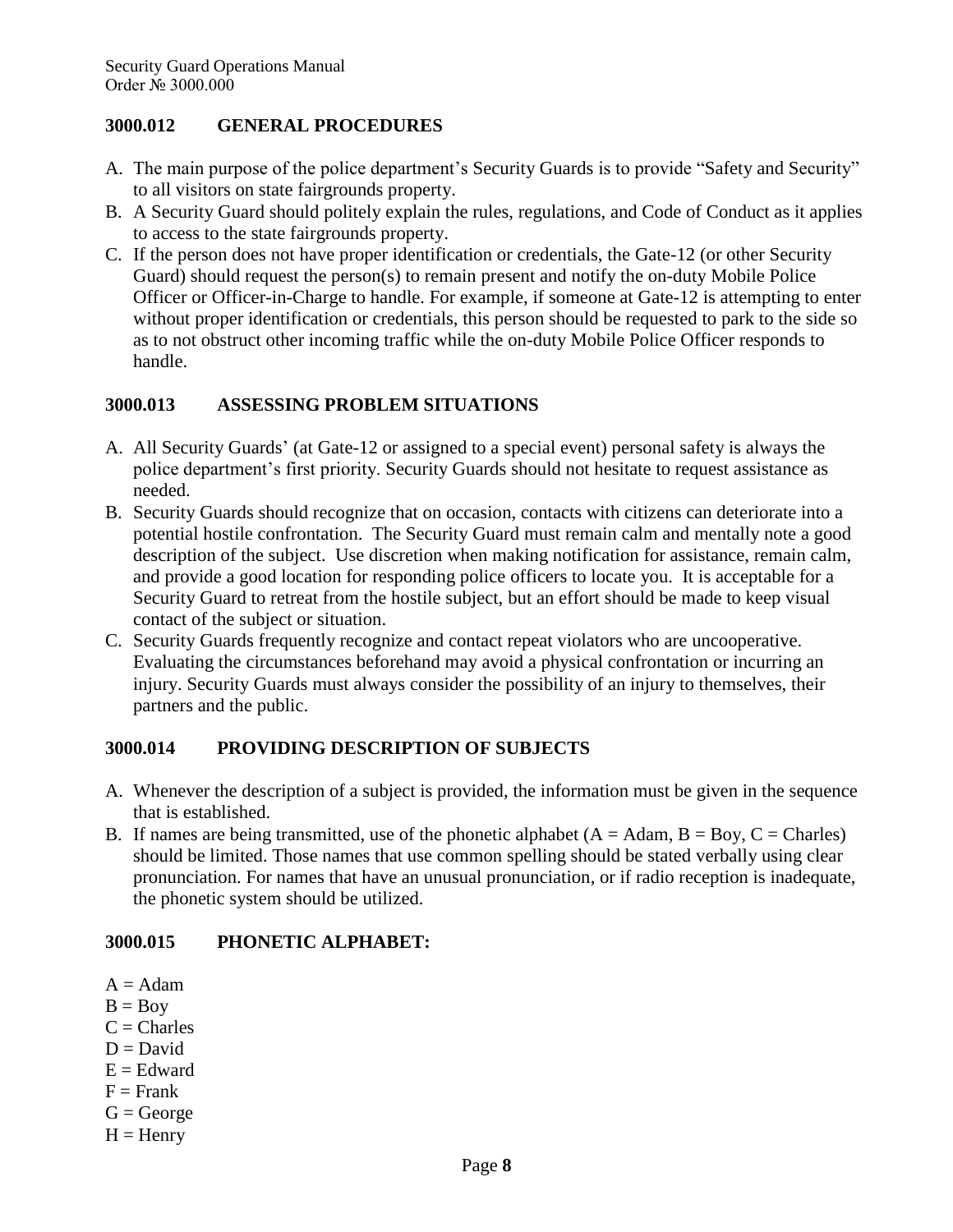$I = I da$  $J =$  John  $K = King$  $L =$ Lincoln  $M =$ Mary  $N = N$ ora  $Q = Ocean$  $P = Paul$  $Q =$ Queen  $R = Robert$  $S = Sam$  $T = Tom$  $U = Union$  $V = Victor$  $X = X$ -ray  $Y = Y$ ellow  $Z = Zehra$ 

Descriptions must be provided in the following order:

Confirm reason for broadcasting information (lost child's name, etc.), then give:

Last name First Name Middle Name Sex Race D.O.B. or Age

In addition, any information such as clothing description, hair color/style and general physical build should be broadcast if known.

#### **3000.016 A SECURITY GUARD WHO IS CONFRONTED WITH AN UNCOOPERATIVE, ABUSIVE, VIOLENT OR INTOXICATED INDIVDUALS SHOULD:**

- A. Notify police dispatch of the situation immediately and give an exact location as possible. If the subject has left the scene, describe the direction of travel.
- B. Security Guards are to keep their distance away from any such individual(s) and visually monitor and watch from afar.
- C. Upon arrival of Police Officers, the law enforcement officer will assume responsibility for handling the incident.
- D. Security Guards will not get involved in a physical altercation unless every reasonable attempt is made to avoid confrontation.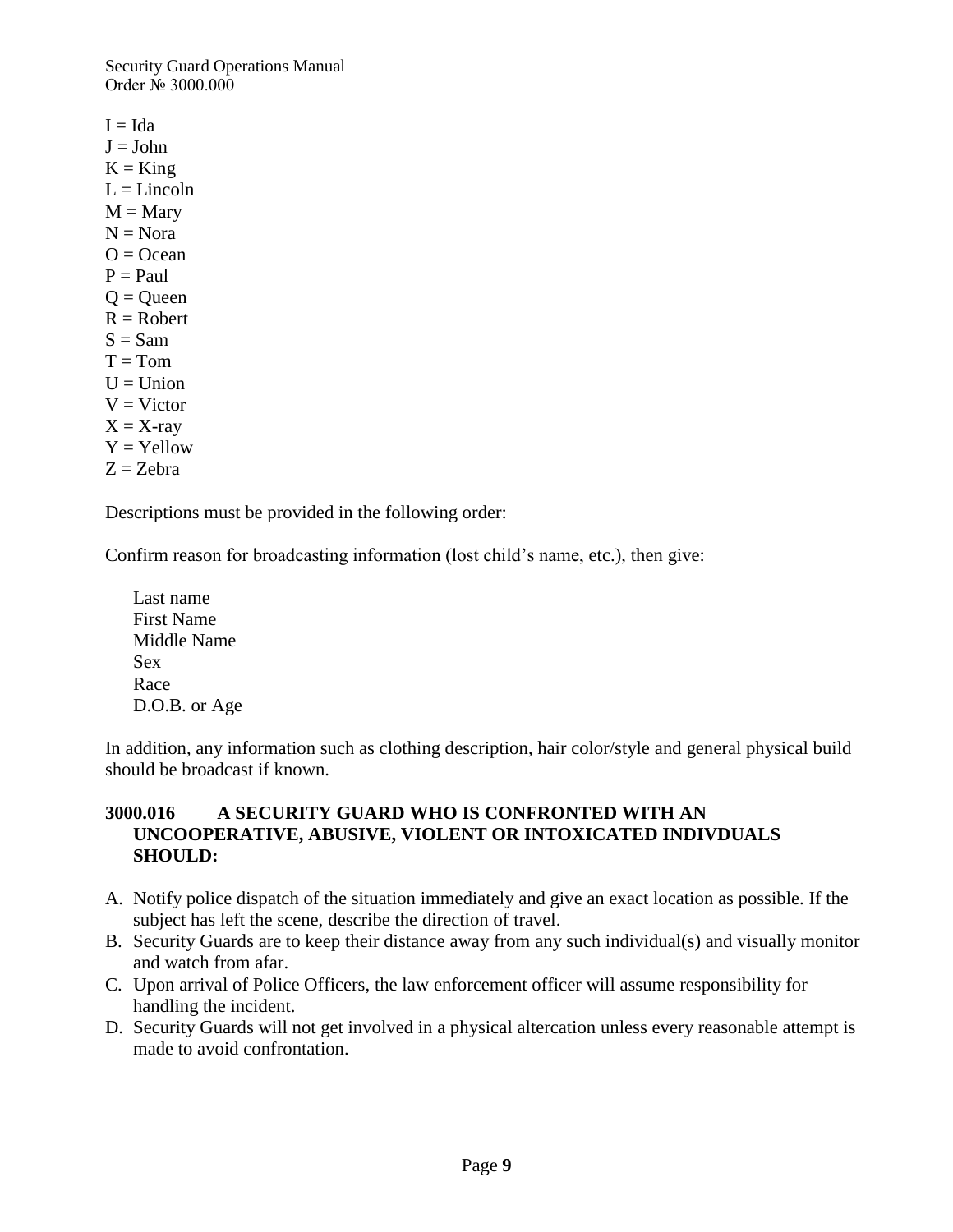### **3000.017 REPORT WRITING**

### **GATE-12 – Daily Activity Report**

- A. Security Guards will complete a Daily Activity Report to include the Security Guard's name, the date, the shift times (tour of duty), equipment inventory information, and pertinent information as the shift progresses.
- B. Written reports are intended to be an accurate account of a situation and are an essential aspect of the Security Guard's function. Documentation of all unusual incidents, and/or reported violations is a Security Guard's responsibility. Reports become part of the permanent record system.
- C. Security Guards may be required to complete additional forms / formats of various types, as needed by the Police Department.

### **Elements of Report Writing**

- A. Every attempt will be made to document a Security Guard's actions at a scene via a "witness statement" to a police officer. However, if a Security Guard is required to write or document any incident, the following will serve as a guideline.
- B. The report should be concise. Simple "plain English" language should be used in any report.
- C. Document the event in chronological order.
- D. Document the event from the Guards perspective and PERSONAL observations only. Do not interject assumptions, personal opinions or second-hand information. The purpose of a report is to document exactly what the Guard witnessed and the actions he/she took.
- E. Security Guards should strive to use correct punctuation, spelling, grammar, capitalization, and sentence structure. These considerations give clarity to reports.
- F. A good report is one that enables any person to understand what exactly happened. It informs the reader of all the essential facts. Reports must be factual, clear, concise, complete and objective. A report will be complete if it contains a comprehensive description of the incident, plus the facts required to answer the six basic questions of any incident: (1) who (2) what (3) when (4) where (5) how and (6) why.

# **Format for Security Guard Reports**

- 1. All reports must be legible.
- 2. The last names of individuals should be used throughout the narrative instead of "patron," "subject," or "suspect."
- 3. Always use a 24-hour time clock.
- 4. Document only what the Security Guard has witnessed. Do not include rumors or other nonpurposeful information.
- 5. Only the facts pertinent to a case should be included. Including any humorous remarks or unnecessary activities that occurred during the incident is discouraged.
- 6. Security Guards may paraphrase statements made instead of using direct quotes. Use direct quotes only if pertinent.
- 7. Police Report number(s) must be included in the report.
- 8. Any statements contained in reports must be complete, accurate, and truthful.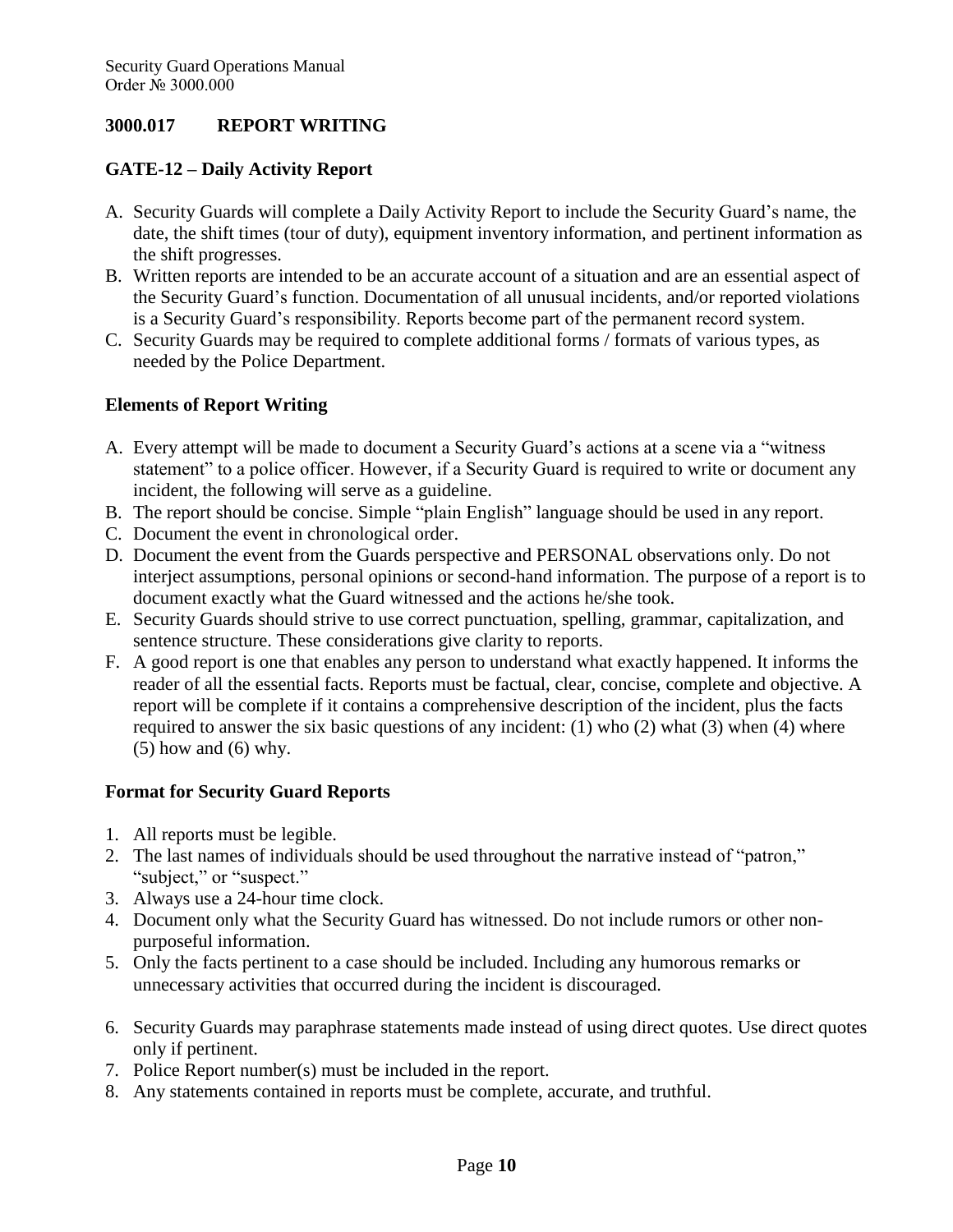### **When to Write a Report**

Each Security Guard may be instructed to write a report as directed.

### **Bulletins**

- 1. Each Security Guard, when reporting for duty, will read the ongoing Bulletins binder located at Gate-12 for any information regarding the special event or state fairgrounds property in general.
- 2. Only members of the Police Department will issue updates and changes to these rules and procedures through periodic bulletins.

# **Reporting Injuries**

- 1. All employees, while on-duty and working at any state fairgrounds property shall report all injuries received that occurred while on-duty, no matter how slight to the following:
- 2. On-duty Mobile Police Officer; or
- 3. On-duty Police Officer, Police Sergeant, Police Lieutenant, or Police Officer-in-Charge.
- 4. The Police Officer, Police Sergeant or Police Lieutenant is responsible for completing the required forms.

### **3000.018 10 Hour Work Days**

A. All security guards are limited to a 10-hour work day. (This is the same policy for Police Officers.) The police department had recent situations where some security guards were scheduled for different back-to-back special events all in the same day, resulting in some working almost 20-hour shifts. It is the responsibility of each security guard to notify the Lead security guard if they are mistakenly scheduled to work more than 10-hours per day. Any exceptions to this policy will require approval from the Officer-in-Charge or a Police Department supervisor.

#### **3000.019 Fixed Post Assignments**

A. Security guards who are assigned to a "Fixed Post Assignment," such as guarding the Pavilion building overnight, are expected to be **stationed inside the building for the entire shift**, making hourly perimeter checks by walking around and checking doors. Being parked outside, sitting inside a Cal Expo security vehicle, is not guarding the interior of the building and is not acceptable. Please plan accordingly in terms of the weather. It is **your** responsibility to dress appropriately as the seasons change and the weather becomes hotter or colder. Similarly, it is **your** responsibility to plan for either the heat or air conditioning to be turned off during non-event hours inside many of the buildings and to dress appropriately in anticipation of this reality.

# **3000.020 Cal Expo Security Vehicles**

A. Security guards assigned to a fixed post, such as the Arden Fair Mall parking security detail, the RV lot, or the dayshift simulcast, etc., shall take an available Cal Expo security vehicle from Gate 12. Security guards are **prohibited** from using their personally owned vehicles to perform security duties.